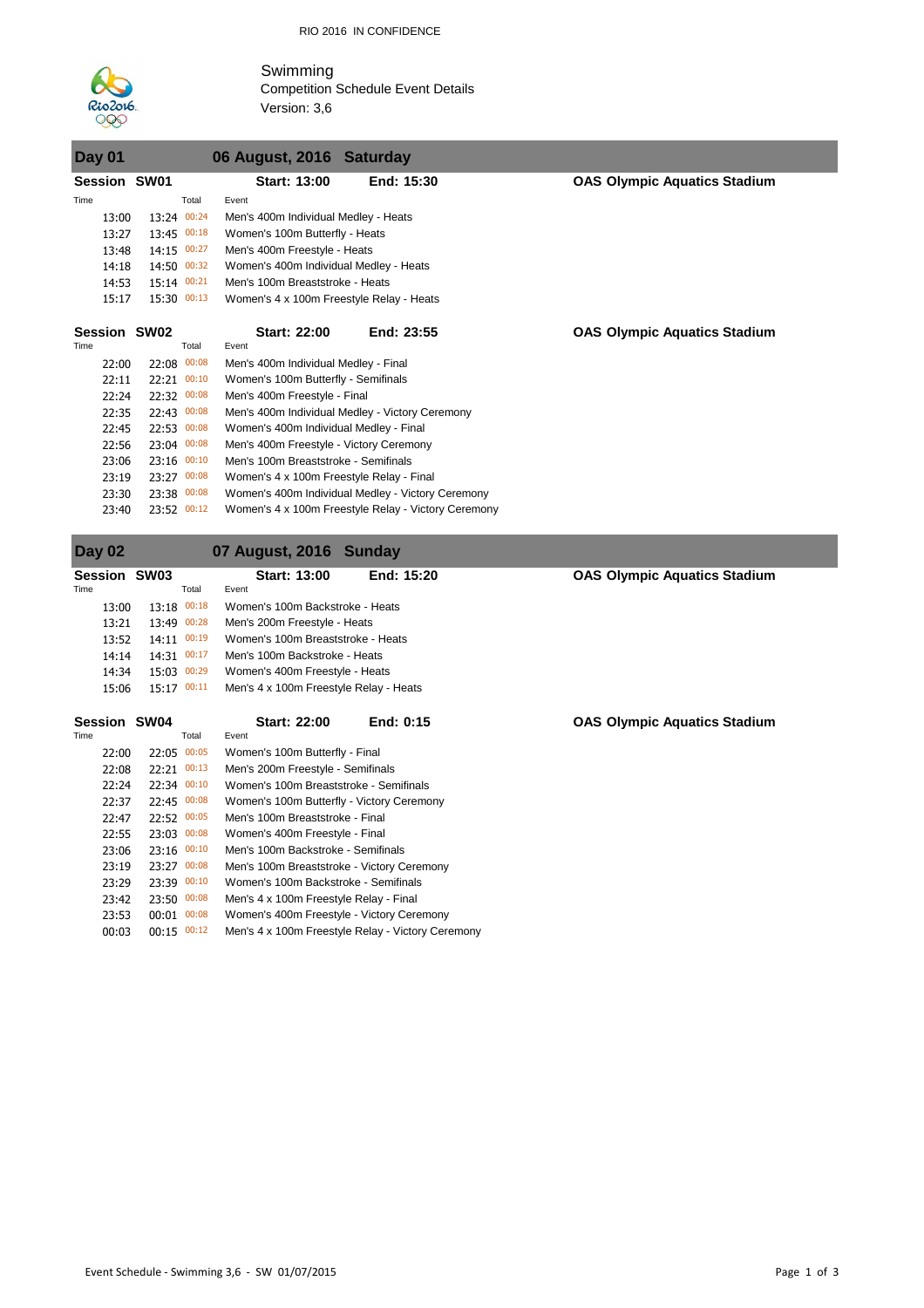| <b>Day 03</b>               |             | 08 August, 2016 Monday                 |                                             |                                     |  |  |
|-----------------------------|-------------|----------------------------------------|---------------------------------------------|-------------------------------------|--|--|
| <b>Session SW05</b><br>Time | Total       | <b>Start: 13:00</b><br>Event           | End: 14:15                                  | <b>OAS Olympic Aquatics Stadium</b> |  |  |
| 13:00                       | 13:22 00:22 | Women's 200m Freestyle - Heats         |                                             |                                     |  |  |
| 13:25                       | 13:47 00:22 | Men's 200m Butterfly - Heats           |                                             |                                     |  |  |
| 13:50                       | 14:11 00:21 | Women's 200m Individual Medley - Heats |                                             |                                     |  |  |
| <b>Session SW06</b><br>Time | Total       | <b>Start: 22:00</b><br>Event           | End: 0:00                                   | <b>OAS Olympic Aquatics Stadium</b> |  |  |
| 22:00                       | 22:13 00:13 |                                        | Women's 200m Freestyle Semifinals           |                                     |  |  |
| 22:16                       | 22:22 00:06 |                                        | Men's 200m Freestyle Final                  |                                     |  |  |
| 22:25                       | 22:30 00:05 | Women's 100m Backstroke Final          |                                             |                                     |  |  |
| 22:33                       | 22:38 00:05 | Men's 100m Backstroke Final            |                                             |                                     |  |  |
| 22:41                       | 22:49 00:08 | Men's 200m Freestyle Victory Ceremony  |                                             |                                     |  |  |
| 22:51                       | 22:56 00:05 |                                        | Women's 100m Breaststroke Final             |                                     |  |  |
| 22:59                       | 23:07 00:08 |                                        | Women's 100m Backstroke Victory Ceremony    |                                     |  |  |
| 23:09                       | 23:22 00:13 |                                        | Men's 200m Butterfly - Semifinals           |                                     |  |  |
| 23:25                       | 23:33 00:08 |                                        | Men's 100m Backstroke Victory Ceremony      |                                     |  |  |
| 23:35                       | 23:48 00:13 |                                        | Women's 200m Individual Medley - Semifinals |                                     |  |  |
| 23:51                       | 23:59 00:08 |                                        | Women's 100m Breaststroke Victory Ceremony  |                                     |  |  |

| Day 04 |        | 09 August, 2016 Tuesday |  |
|--------|--------|-------------------------|--|
|        | ------ |                         |  |

| <b>Session SW07</b>         |             |       | <b>Start: 13:00</b>                    | End: 14:40 | <b>OAS Olympic Aquatics Stadium</b> |
|-----------------------------|-------------|-------|----------------------------------------|------------|-------------------------------------|
| Time                        |             | Total | Event                                  |            |                                     |
| 13:00                       | 13:22 00:22 |       | Men's 100m Freestyle - Heats           |            |                                     |
| 13:25                       | 13:44 00:19 |       | Women's 200m Butterfly - Heats         |            |                                     |
| 13:47                       | 14:14 00:27 |       | Men's 200m Breaststroke - Heats        |            |                                     |
| 14:17                       | 14:37 00:20 |       | Men's 4 x 200m Freestyle Relay - Heats |            |                                     |
| <b>Session SW08</b><br>Time |             | Total | <b>Start: 22:00</b><br>Event           | End: 0:10  | <b>OAS Olympic Aquatics Stadium</b> |

- 22:48 22:54 00:06 Women's 200m Butterfly Final
- 22:57 23:02 00:05 Men's 100m Freestyle Final
- 23:05 23:18 00:13 Women's 200m Breaststroke Semifinals
- 23:21 23:34 00:13 Men's 200m Individual Medley Semifinals
- 23:37 23:45 00:08 Women's 200m Butterfly Victory Ceremony
- 23:47 23:59 00:12 Women's 4 x 200m Freestyle Relay Final
- 00:02 00:10 00:08 Men's 100m Freestyle Victory Ceremony
- 00:12 00:24 00:12 Women's 4 x 200m Freestyle Relay Victory Ceremony

| ,,,,, |       |             | 1 U LUI | ᄂ᠈◡៲៶                                             |
|-------|-------|-------------|---------|---------------------------------------------------|
|       | 22:00 | 22:10       | 00:10   | Men's 100m Freestyle Semifinals                   |
|       | 22:13 | 22:19       | 00:06   | Women's 200m Freestyle Final                      |
|       | 22:22 | 22:28       | 00:06   | Men's 200m Butterfly - Final                      |
|       | 22:31 | 22:44 00:13 |         | Women's 200m Butterfly - Semifinals               |
|       | 22:47 | 22:55       | 00:08   | Women's 200m Freestyle Victory Ceremony           |
|       | 22:57 | 23:10       | 00:13   | Men's 200m Breaststroke - Semifinals              |
|       | 23:13 | 23:21       | 00:08   | Men's 200m Butterfly - Victory Ceremony           |
|       | 23:23 | 23:29 00:06 |         | Women's 200m Individual Medley - Final            |
|       | 23:32 | 23:44 00:12 |         | Men's 4 x 200m Freestyle Relay - Final            |
|       | 23:47 | 23:55       | 00:08   | Women's 200m Individual Medley - Victory Ceremony |
|       | 23:57 | 00:09       | 00:12   | Men's 4 x 200m Freestyle Relay - Victory Ceremony |
|       |       |             |         |                                                   |

|  | <b>Service Service</b><br><b>Contract Contract Contract Contract Contract Contract Contract Contract Contract Contract Contract Contract Co</b> |
|--|-------------------------------------------------------------------------------------------------------------------------------------------------|
|  |                                                                                                                                                 |

### **2016** Wednesday

| <b>SW09</b>          | <b>Start: 13:00</b> | End: 15:05 | <b>OAS Olympic Aquatics Stadium</b>                                                                                                                                                                                                                                                                                                                    |
|----------------------|---------------------|------------|--------------------------------------------------------------------------------------------------------------------------------------------------------------------------------------------------------------------------------------------------------------------------------------------------------------------------------------------------------|
| Total                | Event               |            |                                                                                                                                                                                                                                                                                                                                                        |
| 13:18 00:18<br>13:00 |                     |            |                                                                                                                                                                                                                                                                                                                                                        |
| 13:45 00:24<br>13:21 |                     |            |                                                                                                                                                                                                                                                                                                                                                        |
| 14:13 00:25<br>13:48 |                     |            |                                                                                                                                                                                                                                                                                                                                                        |
| 14:38 00:22<br>14:16 |                     |            |                                                                                                                                                                                                                                                                                                                                                        |
| 15:02 00:21<br>14:41 |                     |            |                                                                                                                                                                                                                                                                                                                                                        |
| <b>Session SW10</b>  | <b>Start: 22:00</b> | End: 0:25  | <b>OAS Olympic Aquatics Stadium</b>                                                                                                                                                                                                                                                                                                                    |
| Total                | Event               |            |                                                                                                                                                                                                                                                                                                                                                        |
| 22:06 00:06<br>22:00 |                     |            |                                                                                                                                                                                                                                                                                                                                                        |
| 22:19 00:10<br>22:09 |                     |            |                                                                                                                                                                                                                                                                                                                                                        |
| 22:35 00:13<br>22:22 |                     |            |                                                                                                                                                                                                                                                                                                                                                        |
| 22:46 00:08<br>22:38 |                     |            |                                                                                                                                                                                                                                                                                                                                                        |
|                      |                     |            | Women's 100m Freestyle - Heats<br>Men's 200m Backstroke - Heats<br>Women's 200m Breaststroke - Heats<br>Men's 200m Individual Medley - Heats<br>Women's 4 x 200m Freestyle Relay - Heats<br>Men's 200m Breaststroke - Final<br>Women's 100m Freestyle - Semifinals<br>Men's 200m Backstroke - Semifinals<br>Men's 200m Breaststroke - Victory Ceremony |